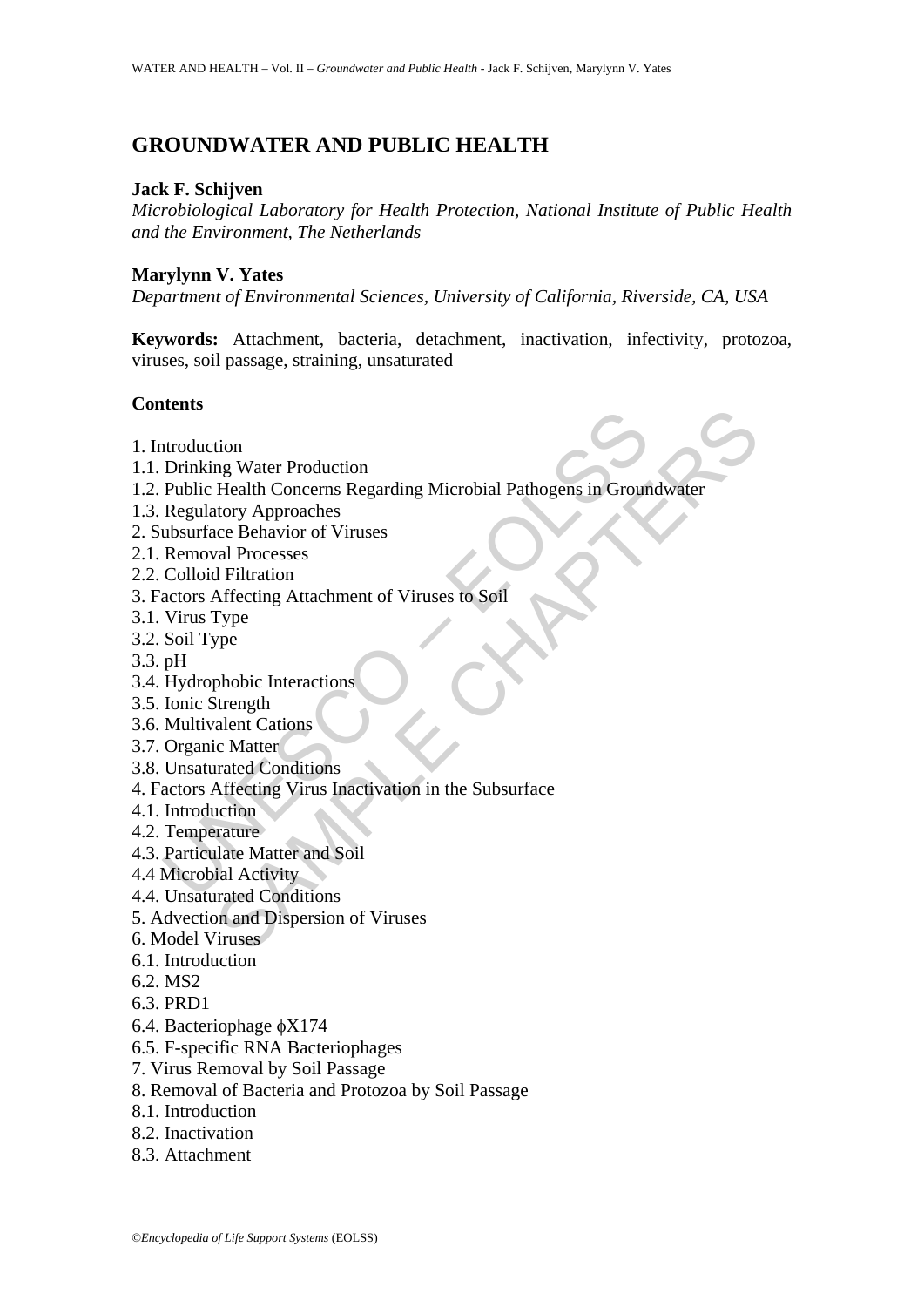8.4. Straining 8.5. Removal 9. Conclusions 10. Recommendations and Future Developments Glossary Bibliography Biographical Sketches

#### **Summary**

Groundwater needs to be protected against contamination with pathogenic microorganisms from fecal origin. Surface water may be contaminated by the same fecal sources, but by passing surface water through soil for drinking water production, pathogens may be removed effectively.

logens may be removed effectively.<br>
icularly in small communities and developing countries, contamin<br>
contribute to high morbidity and mortality rates from diarrheal d<br>
elemics. In Europe, information on illness associated may be removed effectively.<br>
win small communities and developing countries, contaminated ground<br>
unter to high morbidity and mortality rates from diarrheal diseases and lea<br>
In Europe, information on illness associated wi Particularly in small communities and developing countries, contaminated groundwater can contribute to high morbidity and mortality rates from diarrheal diseases and lead to epidemics. In Europe, information on illness associated with fecal contamination of groundwater is scarce. In The Netherlands, a policy for safe drinking water production has been incorporated into legislation which is based on a maximum infection risk of one per 10,000 persons per year. The World Health Organization (WHO) has decided to base the Guidelines for Drinking Water Quality on a similar approach.

Because of their small size and persistence in the environment, viruses are transported over greater distances through soil than bacteria and protozoa. In addition, given their high infectivity, viruses may be regarded as the most critical microorganisms.

During soil passage, viruses are removed from the aqueous phase by attachment to solid particles and by inactivation. Major factors affecting virus attachment to soil are virus type, the presence of heterogeneously distributed sites for attachment, pH, ionic strength and organic matter. Major factors affecting virus inactivation are temperature, virus type and microbial activity. Under unsaturated conditions virus attachment and inactivation may be enhanced.

Enteric bacteria and pathogenic protozoa such as *Cryptosporidium* and *Giardia* are also subject to attachment and inactivation during soil passage. Especially oocysts of *Cryptosporidium* and bacterial spores may be very persistent. Because they are larger in size than viruses, straining of these microorganisms also comes into play. Straining is a physical removal process whereby microbial particles are too large to pass part of the pore space of the soil.

#### **1. Introduction**

#### **1.1. Drinking Water Production**

Both groundwater and surface water are extensively used as sources of potable water. Groundwater may become contaminated with viral, bacterial and protozoan pathogens from domestic wastewater via improperly designed or malfunctioning septic systems,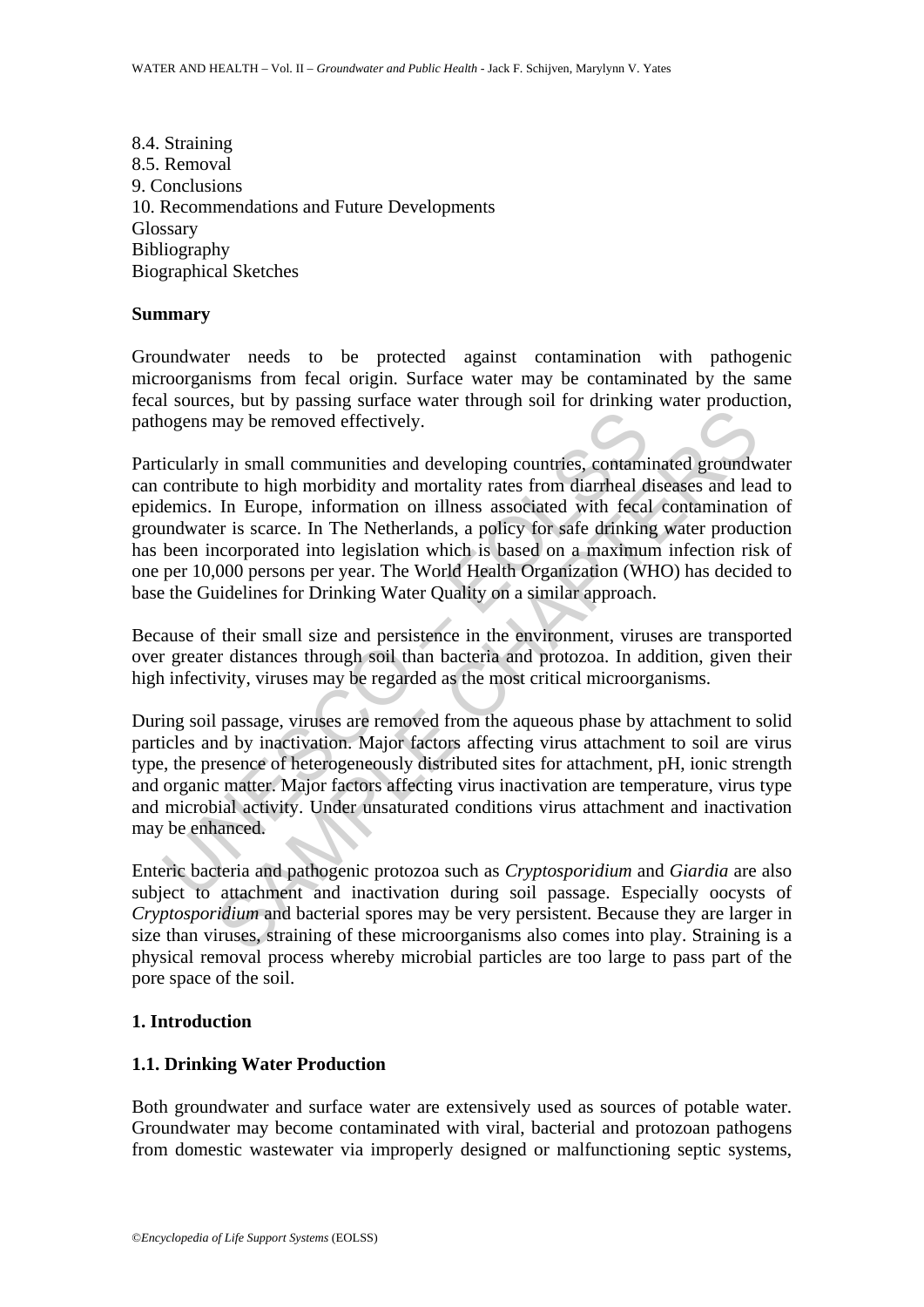leaking sewer lines, land application of wastewater or its mixing with infiltrated surface water. Surface water may be contaminated with pathogenic microorganisms from discharges of treated and untreated wastewater and by manure run-off from agricultural land.

During the passage of pathogens through soil, their numbers are reduced by a combination of processes, such as attachment to soil grains and inactivation. Therefore, to protect groundwater from fecal contamination, certain setback distances from sources of wastewater and subsurface residence times can be applied to achieve a sufficient reduction in pathogen concentrations.

To produce safe drinking water from surface water or domestic wastewater, pathogens need to be removed. This can be done by soil passage of the (pre-treated) water, also called soil aquifer treatment, as is the case in riverbank filtration, artificial recharge and deep well injection. Figure 1 shows a schematic representation of riverbank filtration, or dune recharge. Treated water from the bank of a river or canal enters the aquifer and is pumped up after a residence time ranging from several months to years for riverbank filtration, or several months following artificial recharge. In the case of deep well injection, pretreated surface water or wastewater is injected into a well at a depth of hundreds to thousands of meters; after a prescribed residence time in the subsurface, the water can then be recovered by pumping it to the surface for use.

For decades, viruses and, more recently, protozoa have been recognized as pathogens of major health concern.



Figure 1. Riverbank filtration or artificial recharge from a canal with pretreated surface water

Due to their persistence in the environment and their infectivity, enteric viruses and pathogenic protozoa such as *Cryptosporidium* and *Giardia* may be considered as the most critical waterborne pathogens for drinking water production. Clearly, there is a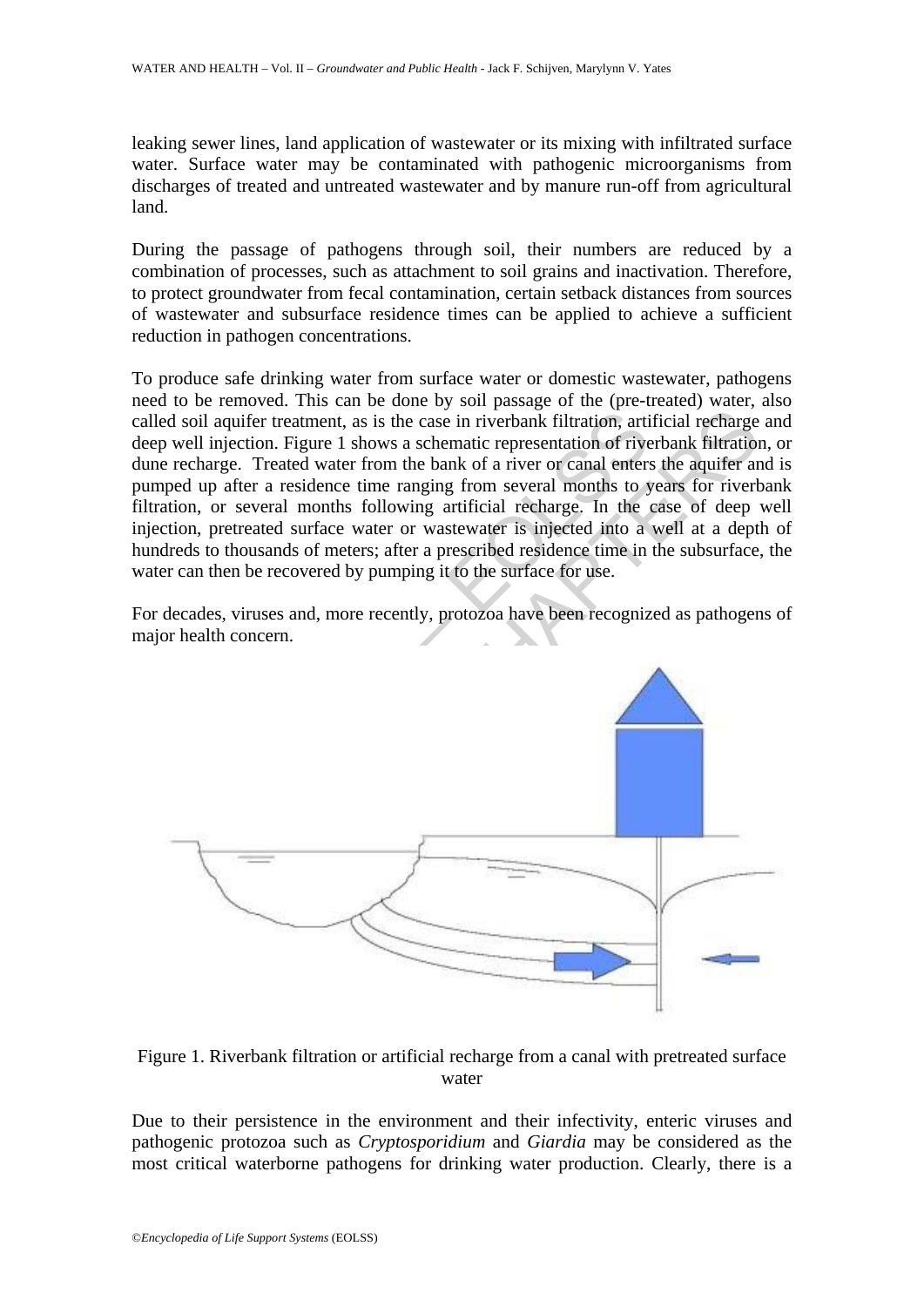need to study the behavior of these pathogens in order to be able to evaluate the vulnerability of groundwater systems to microbiological contamination.

### **1.2. Public Health Concerns Regarding Microbial Pathogens in Groundwater**

Most of the waterborne viral, bacterial and protozoan pathogens are of fecal origin and are transmissible via a fecal-oral route of exposure. These pathogens can cause relatively mild gastrointestinal illness, but many of them can cause severe illness, such as infectious hepatitis, encephalitis, and myocarditis as well. The impact of contaminated water on public health may range from asymptomatic infections to a few days of mild diarrhea, to severe disease requiring a doctor's care or hospitalization, to death. The costs associated with even relatively mild gastroenteritis can be very high in terms of lost time at work, school, etc. Certain individuals may be at greater risk of serious illness than the general population. In general, depending on the pathogen, individuals who are at increased risk of developing more severe outcomes from infection by waterborne microorganisms are the very young, the elderly, pregnant women, the immuno-compromised (*e.g,.* individuals who have organ transplants, cancer, or AIDS), those predisposed with other illnesses (*e.g,.* diabetes), and those with a chemical dependency (*e.g.,* alcoholism).

ous illness than the general population. In general, depending<br>viduals who are at increased risk of developing more sever<br>ction by waterborne microorganisms are the very young, the<br>nen, the immuno-compromised (*e.g.*, ind hess than the general population. In general, depending on the pathol who are at increased risk of developing more severe outcomes f we were at increased risk of developing more severe outcomes in the vary young, the elde Particularly in small communities and developing countries, the microbiological contamination of groundwater can have profound and severe implications for public health. Contaminated groundwater can contribute to high morbidity and mortality rates from diarrheal diseases and sometimes lead to epidemics. The proper disposal of excreta using land-based systems is a key issue in groundwater quality and public health protection. The use of inappropriate water supply and sanitation technologies in periurban areas can lead to severe and long-term public health risks. The use of poorly constructed sewage treatment works and land application of sewage in areas close to water supply sources can lead to groundwater contamination.

Although death from waterborne disease has largely been controlled in the USA, outbreaks continue to occur. To be considered a waterborne outbreak, acute illness must affect at least two persons and be epidemiologically associated with the ingestion of water. In the period from 1971 to 1996, 643 outbreaks and over 570000 cases of illnesses were reported for all public surface water and groundwater systems. Groundwater sources were associated with 58% of the total outbreaks and 16% of the associated illness. Contaminated source water was the cause of 86% of the outbreaks in groundwater systems. Of these outbreaks, 31% were associated with specific viral (enteric viruses), bacterial (*Shigella*, *Campylobacter, Salmonella*, *Yersinia*, *Escherichia coli*, *Plesiomonas shigelloides*), or protozoan pathogens (*Cryptosporidium* and *Giardia*), and 6% with chemicals. In 63% of cases, no causative disease agent was identified, but the majority of cases were probably viral. The numbers of outbreaks and infected individuals is generally believed to be an underestimation of the actual levels of microbial diseases associated with drinking water, because endemic levels have not been described and reporting of disease outbreaks is generally poor.

In Europe, consumption of drinking water has also led to gastrointestinal illness, but information on illness that can be associated with fecal contamination of groundwater is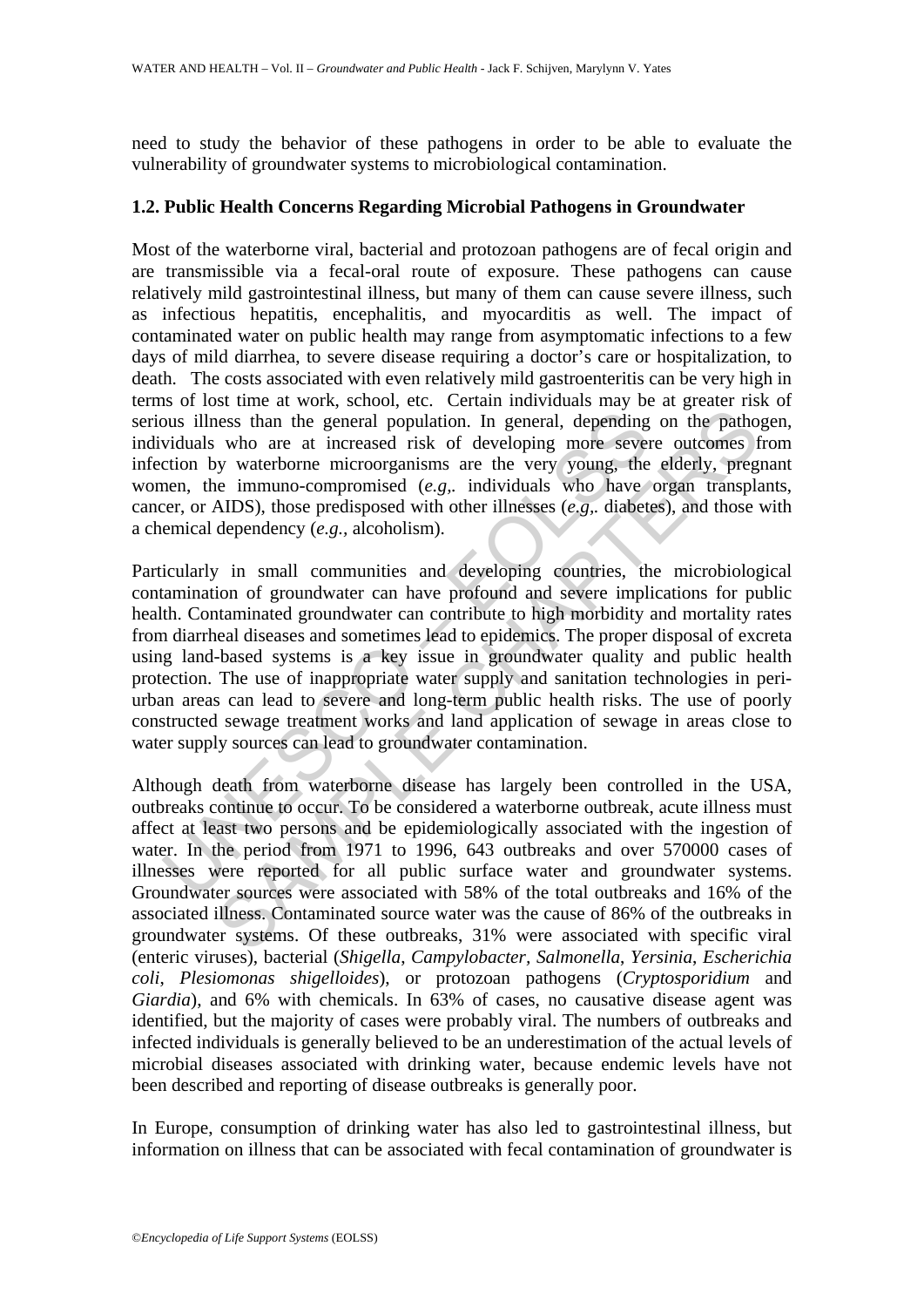e associated with groundwater. Seven of these outbreaks<br>civiruses, three by *Campylobacter*, and in three outbreaks the ca<br>dermany, only rare information concerning waterborne disease in<br>tively associated with the use of ciated with groundwater. Seven of these outbreaks were caused<br>ciated with groundwater. Seven of these outbreaks were caused<br>s, three by *Campylobacter*, and in three outbreaks the cause was unknowny, only rare information scarce. For example, in the United Kingdom, where groundwater is the source of 35% of potable water, 19 outbreaks that could be associated with the consumption of drinking water were reported in the period of 1992 to 1996. In seven of the 19 outbreaks (37%), drinking water from groundwater supplies was identified as the source. The causative agent was *Cryptosporidium* in two of these outbreaks, *Giardia* in one outbreak and *Campylobacter* in three outbreaks. In one outbreak no causative agent could be identified. With these seven outbreaks, 273 cases of illness were reported, of which 12 were hospitalized. In Finland, 24 waterborne outbreaks were reported in the period from 1980 – 1992. About 40% of these outbreaks – affecting 7700 people - were due to contaminated water from community drinking water supplies from undisinfected groundwater. Four outbreaks were found to be caused by viruses, three by *Campylobacter*, and two by *Salmonella typhimurium*. In the period from 1998 – 1999, 14 outbreaks and 7400 cases of illness were reported in Finland, of which 13 outbreaks were associated with groundwater. Seven of these outbreaks were caused by caliciviruses, three by *Campylobacter*, and in three outbreaks the cause was unknown. In Germany, only rare information concerning waterborne disease and outbreaks is available. However, by means of geostatistical analysis, disease incidence could be positively associated with the use of groundwater for drinking water production, *i.e.,* the districts with large surface water supplies were found to have a lower incidence of gastrointestinal infections. For many decades, no reported waterborne disease outbreaks have been associated with fecal contamination of groundwater in The Netherlands, probably primarily due to the application of multiple barriers in the treatment of surface water prior to recharge.. However, enteric viruses and the pathogenic protozoa *Cryptosporidium* and *Giardia* are ubiquitously present in Dutch surface waters. Clearly, a high potential for waterborne transmission of microbial pathogens exists in The Netherlands, where surface water is used as the source for drinking water production, and adequate treatment must be guaranteed under all circumstances.

# **1.3. Regulatory Approaches**

In The Netherlands, a new policy for production of safe drinking water was incorporated into legislation beginning in the year 2001. This approach is based on a maximum acceptable infection risk of one per 10,000 persons per year associated with drinking water consumption. Using dose-response relationships for pathogens (infectivity of pathogens) it can be deduced that pathogen numbers in drinking water may not be higher than about  $10^{-6}$  per liter. Therefore, very high levels of reduction (e.g., 5 to 8  $log_{10}$ ) may be required in order to produce drinking water in which the risk of infection of one per 10,000 persons per year is not exceeded. This raises the question as to the necessary travel times and travel distances to achieve such reductions in the case of treatment by soil passage.

The World Health Organization (WHO) has decided to base the coming edition of the Guidelines for Drinking Water Quality on a similar approach. The proposed Ground Water Rule (GWR) of the U.S. Environmental Protection Agency may require that groundwater systems found to be vulnerable to fecal contamination provide treatment to achieve a 4- $\log_{10}$  (10<sup>4</sup> times lower) removal of virus for public health protection.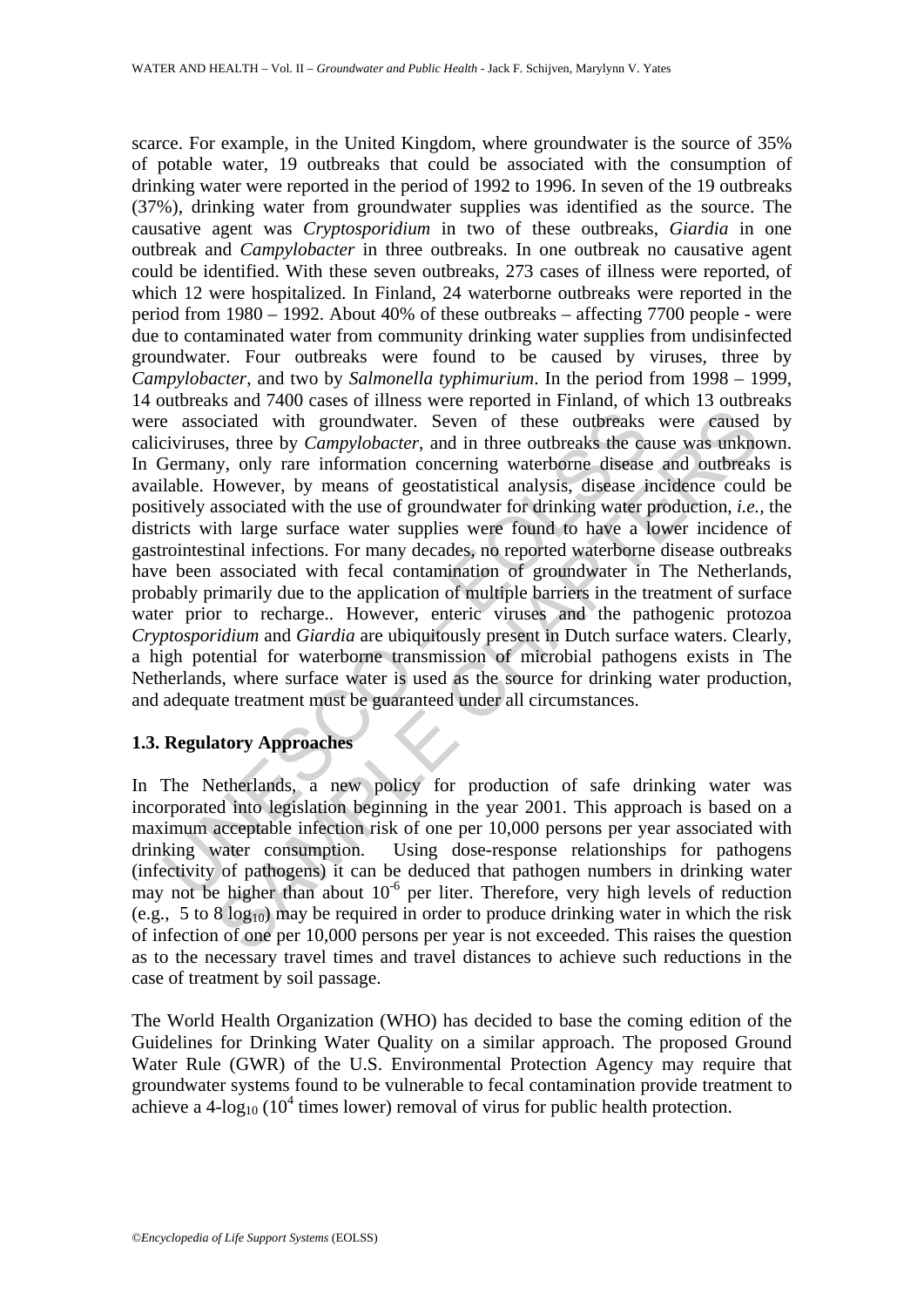Nevertheless, it may be clear from the foregoing that in order to assess compliance with the maximum risk of infection of one per 10,000 persons per year it is impractical from a technological and economic viewpoint to analyze very large volumes of drinking water, *i.e.*, on the order of  $10^5 - 10^7$  liters. Therefore, another approach for determining compliance must be followed. Concentrations of pathogenic microorganisms in treated water can be calculated from the concentrations in source water and the effectiveness of the water treatment process, which can be determined by means of a computational model. In the case of soil passage as a water treatment methodology, a model is needed that describes the fate and transport of the pathogenic microorganisms during soil passage.

### **2. Subsurface Behavior of Viruses**

### **2.1. Removal Processes**

Because of their small size and their persistence in the environment, pathogenic viruses may be expected to be transported greater distances through the subsurface than bacteria and protozoa. In addition, given the high infectivity of viruses, they may be regarded as the most critical microorganisms in the production of drinking water from groundwater. This article is therefore focused on subsurface transport and removal of viruses. Many studies have been conducted on subsurface virus transport, but fewer on that of bacteria and protozoa. Nevertheless, at the end of this article, removal of these microorganisms will be discussed briefly.

**Removal Processes**<br>ause of their small size and their persistence in the environment,<br>be expected to be transported greater distances through the subst<br>protozoa. In addition, given the high infectivity of viruses, they n<br> **Example 18** Processes<br>
in their small size and their persistence in the environment, pathogenic vire<br>
beceted to be transported greater distances through the subsurface than bac<br>
oa. In addition, given the high infectivit During passage through soil, viruses are removed from the aqueous phase due to attachment to solid particles and by inactivation (rendering the virus particle incapable of infection). Moreover, advection (transport of the virus with the bulk flow of the water) and dispersion (spreading out of the virus-laden water as it moves around solid particles) affect spreading of viruses and thereby attenuation of virus concentrations. Theoretically, the effectiveness of soil passage for protection of groundwater wells or treatment of water can be evaluated by calculating the concentration of viruses at the production point from the concentrations in source water by means of a computational virus transport model that describes the removal processes. Processes that are generally included in modeling of virus transport in soil and groundwater are attachment, inactivation, advection and dispersion. The attachment and inactivation of viruses in the subsurface are dependent on the specific virus of interest and the environmental conditions. Attachment of viruses to soil may be irreversible or reversible.

Attachment is mainly kinetically limited relative to flow velocity, with constant attachment and detachment rate coefficients. Kinetically limited implies that no immediate equilibrium partitioning between attached and detached viruses during subsurface transport is achieved. The processes that determine virus removal by soil passage are schematically shown in Figure 2 with the following rate coefficients:  $k_{\alpha t}$ for attachment of viruses to soil grains,  $k_{\text{det}}$  for their detachment from the soil grains,  $\mu_1$ and  $\mu$  for inactivation of free (detached) and attached viruses, respectively.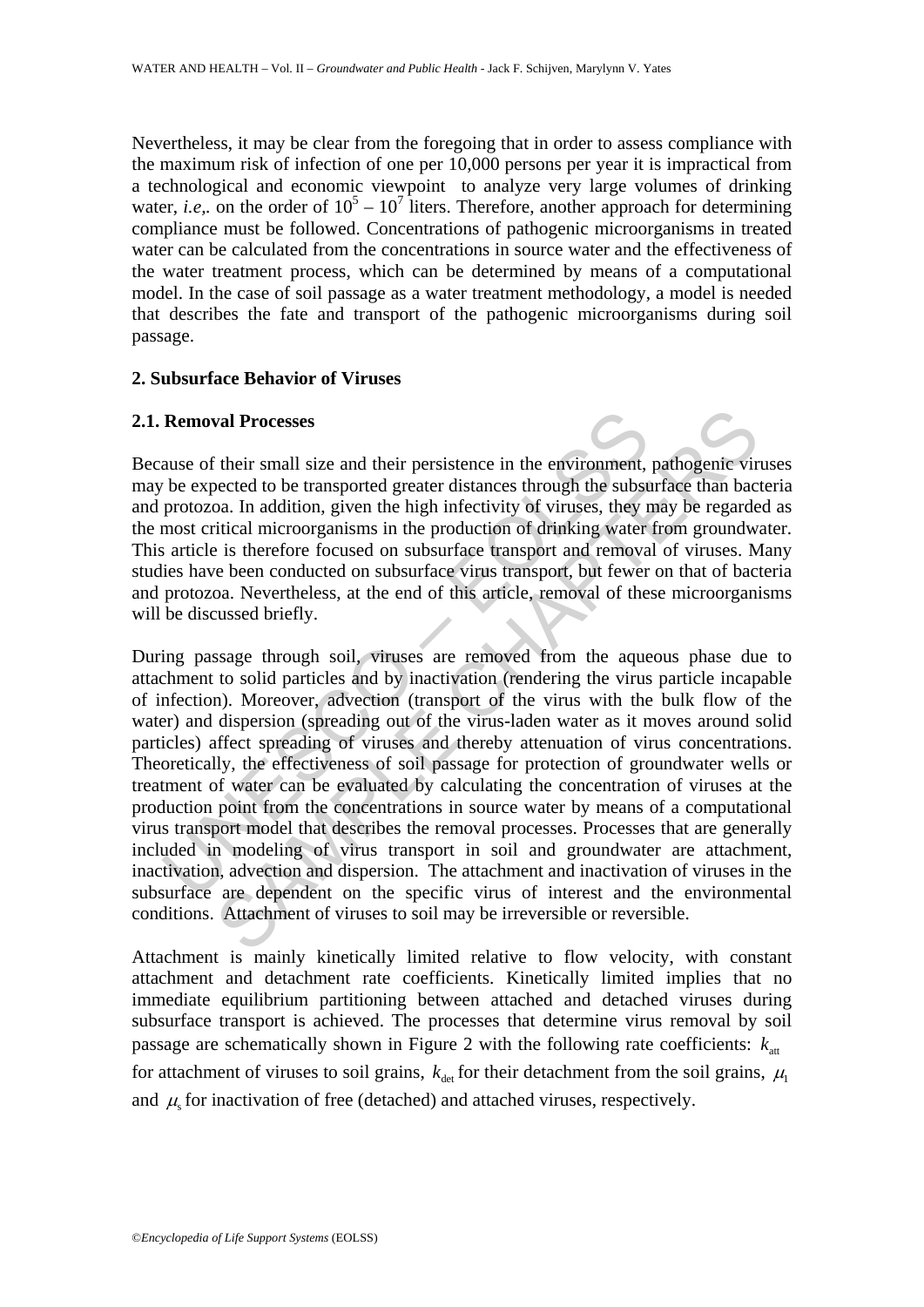

Figure 2. Attachment and inactivation of virus in bulk fluid and at the solid-liquid interface. Here,  $k_{\text{at}}$  is the attachment rate coefficient;  $k_{\text{det}}$  is the detachment rate coefficient;  $\mu_1$  is the inactivation rate coefficient of viruses in the aqueous phase and  $\mu_s$ that of viruses attached to the solid surface.

Considering a one-dimensional steady state situation (continuous contamination with virus at a constant concentration), and neglecting dispersion, virus removal can be described by the following equation:

$$
\log_{10}\left(\frac{C}{C_0}\right) = -\frac{1}{2.3}\left(\mu_1 + \frac{k_{\text{att}}}{1 + k_{\text{det}}/\mu_s}\right)t
$$
 (1)

where  $C_0$  is the initial concentration and  $log(C/C_0)$  is a measure of virus removal (logarithmic reduction of virus concentrations. From Equation 1, the relative contributions of attachment and inactivation to virus removal can be deduced. The first term between the brackets gives the removal rate by inactivation of free virus. The second term describes the removal rate of virus by interaction with kinetic sites, respectively. Interaction includes the combination of attachment, detachment and inactivation of virus at a particular type of site of the porous medium.

#### **2.2. Colloid Filtration**

According to colloid filtration theory, the attachment rate coefficient of a colloid (*e.g.* a virus) can be expressed in terms of a single collector efficiency  $\eta$  and a collision efficiency  $\alpha$  as follows: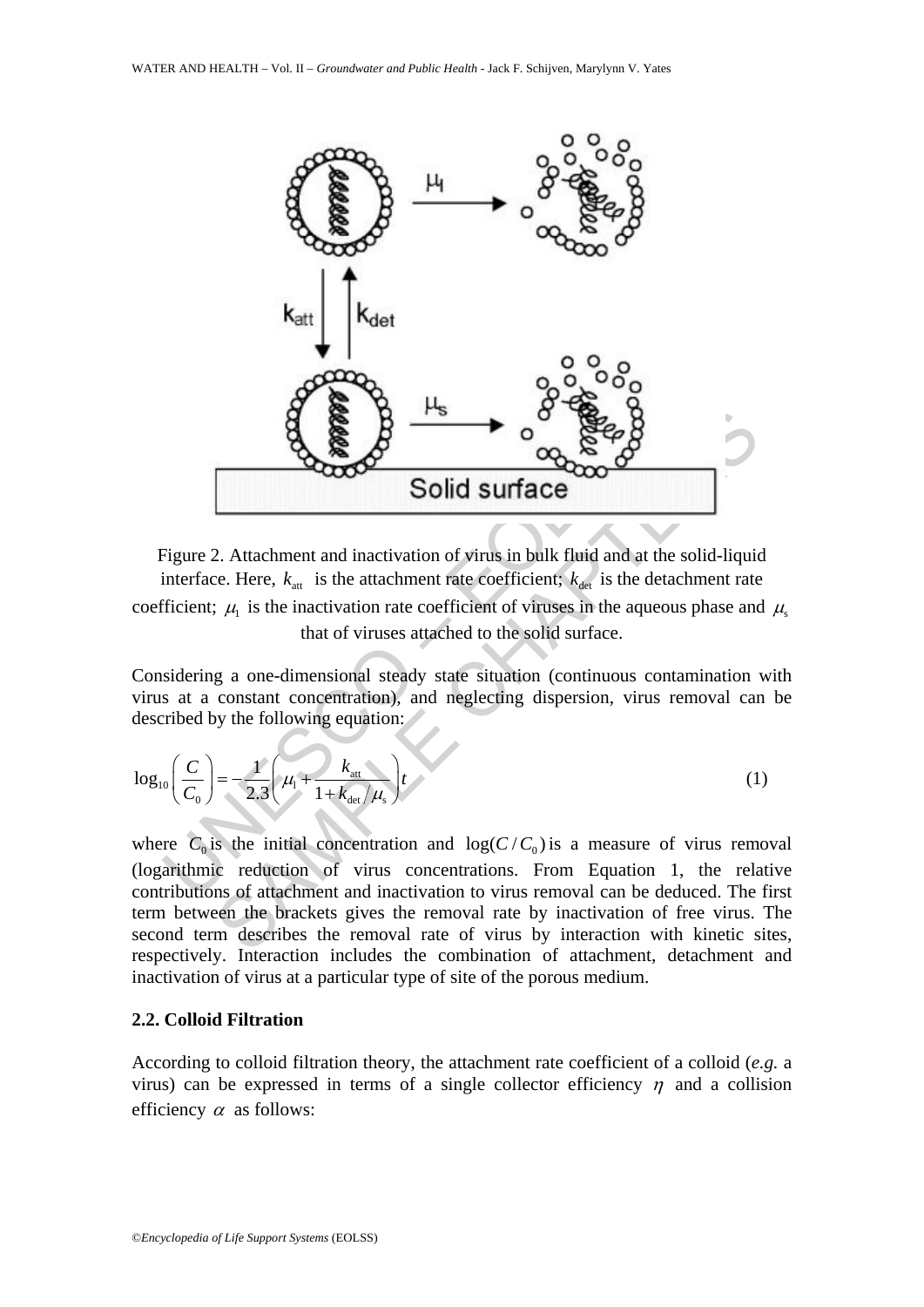$$
k_{\text{att}} = \frac{3}{2} \frac{(1-n)}{d_{\text{c}}} \alpha \eta v \tag{2}
$$

Here,  $d_c$  is the average diameter of the single collector (soil grain). The fraction of particles that collide with the collector (soil grains), due to interception, sedimentation or diffusion, is given by  $\eta$ , the single collector efficiency. The single collector efficiency is determined by physical properties, like the size of the transported particles and the soil grains, porosity, pore water velocity and temperature. Bacteriophages are small in size, about 20 - 60 nm, and their transport in the immediate vicinity of the collector surface is dominated by Brownian diffusion.

reaction that remain attached to the collector. The collision efficient of repulsive and attractive forces between surfaces of the ector. It depends on the surface characteristics of the virus refore, it depends on the s nat remain attached to the collector. The collision efficiency reflects the epulsive and attractive forces between surfaces of the particles and the depends on the surface characteristics of the virus and soil particles a The collision efficiency,  $\alpha$ , represents the fraction of the particles colliding with the collector that remain attached to the collector. The collision efficiency reflects the net effect of repulsive and attractive forces between surfaces of the particles and the collector. It depends on the surface characteristics of the virus and soil particles. Therefore, it depends on pH, organic carbon content, and ionic strength. It is believed that  $\alpha$  is independent of hydrodynamic effects (velocity and dispersion). So, if  $\alpha$  is known for a given set of conditions, like type of virus, type of soil, pH, organic carbon content and ionic strength, then it is possible to calculate the value of  $k_{\text{at}}$  for a different set of hydrodynamic conditions. Commonly,  $\alpha$  is derived from experimental values of  $k_{\text{at}}$  and calculated values of the single collector efficiency  $\eta$ . For calculating the value of  $\eta$  a correlation equation has been developed. It should be noted that colloid filtration theory is based on indirect observations using almost perfectly spherical glass beads and smooth surfaces. Colloid filtration theory fails in accounting for straining or colloid trapping in pores, clustering of colloids near the grain surface, stagnant zone colloid accumulation, and detachment or re-entrainment of colloids.



#### **Bibliography**

- - -

Bradford, S. A., J. Simunek, M. Bettahar, M. Th. van Genuchten, and S. R. Yates. 2006. Significance of straining in colloid deposition: Evidence and implications. Water Resources Research, 42, W12S15, doi:10.1029/2005WR004791. [Review paper of straining of colloids with a range of sizes in sands with a range of grains sizes]

Foppen, J.W.A., and Schijven, J.F. Evaluation of data from the literature on the transport and survival of *Escherichia coli* and thermotolerant coliforms in aquifers under saturated conditions. Wat Res, 2006, 40, 401-426. [Review paper of transport of *E. coli* through saturated porous media]